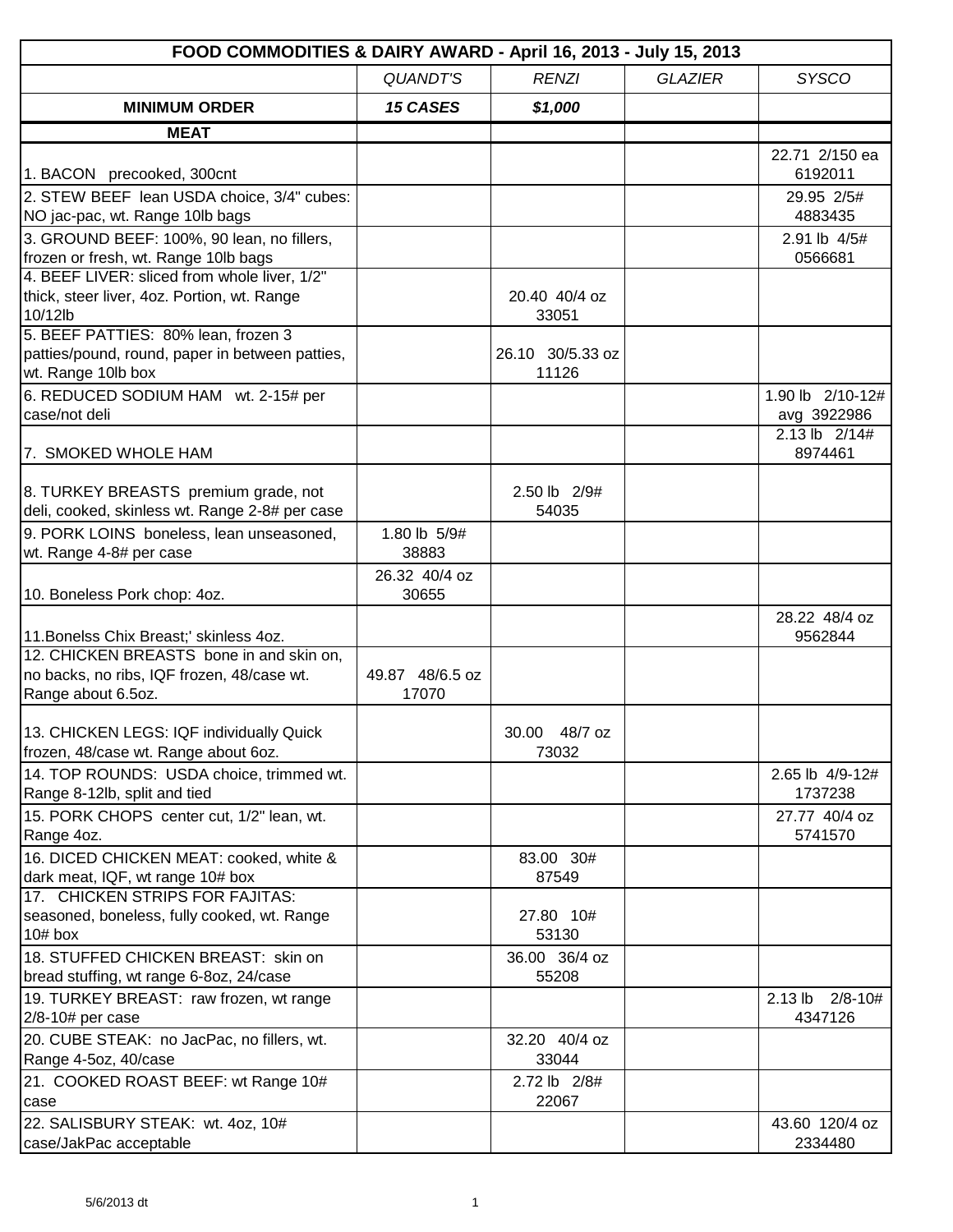|                                                            | <b>QUANDT'S</b>            | <b>RENZI</b>           | <b>GLAZIER</b> | <b>SYSCO</b>                |
|------------------------------------------------------------|----------------------------|------------------------|----------------|-----------------------------|
| 123. ITALIAN SAUSAGE LINKS: wt. 4oz.                       |                            |                        |                | 20.33 2/5#<br>1968130       |
| 24. PORK BREAKFAST SAUSAGE LINKS,<br>cooked 1oz.           |                            |                        |                | 19.88 1/10 #<br>1488493     |
| 25. BONELESS CHICKEN BREAST                                |                            |                        |                | 38.51 48/6 oz<br>9562885    |
| 26. CHICKEN CORDON BLEU                                    |                            |                        |                | 39.07 36/4 oz<br>1624329    |
| 27. PRECOOKED SLICED MEATLOAF<br><b>DELUXE</b>             |                            |                        |                | 41.25 120/4 oz<br>6772883   |
| 28. GROUND TURKEY                                          |                            |                        |                | 13.75 4/5#<br>7268279       |
| 29. TURKEY DOGS - 10 lb package                            | 28.59 2/5#<br>17066        |                        |                |                             |
| 30. GROUND BEEF - 80/20 frozen - 10 lb<br>package          | 2.38 lb 8/10# avg<br>38579 |                        |                |                             |
| 31. GROUND BEEF - 80/20 - fresh - 5 lb<br>package          | 2.63 lb 5#<br>28565        |                        |                |                             |
| <b>FROZEN MEAT</b>                                         |                            |                        |                |                             |
| 1. PORK BBQ RIBETTES: cooked, 100/case                     |                            |                        |                | 26.20 53/3 oz<br>7154263    |
| 2. BREADED VEAL PATTY with CHEESE:<br>40/case              |                            | 29.00 40/4 oz<br>33041 |                | 32.80 40/4.5 oz<br>1899848  |
| 3. STUFFED PEPPERS W/SAUCE: 48/case                        |                            |                        |                | 49.90 4/5 lb<br>2517001     |
| 4. STUFFED CABBAGE W/SAUCE: 48/case                        |                            |                        |                | 61.29 4/5.7 #<br>8156978    |
| 5. BREADED FISH : uncooked 32/cse<br>comparable to Pier 17 | 39.67 32/5oz<br>19395      |                        |                |                             |
| 6. BREADED FISH COOKED 48/CASE                             |                            |                        |                | 19.74 10 lb<br>6085167      |
| 7. UNBREADED VEAL PATTY: 4oz.                              |                            |                        |                | 25.93 40/4 oz<br>1169267    |
| 8. FROZEN MANICOTTI: 60/case 3oz.                          |                            |                        |                | 24.17 60/2.75 oz<br>1042878 |
| 9. FROZEN STUFFED SHELLS: 20z., 120/case                   |                            |                        |                | 29.20 96/2 oz<br>1948512    |
| 10. PEPPERONI: sliced, 10# case                            |                            |                        |                | 40.67 25#<br>1752062        |
| 11. ITALIAN SAUSAGE CUBES: cooked                          |                            | 15.45 2/5#<br>32083    |                |                             |
| 12. BREADED CHICKEN PATTY: 30Z., oven<br>ready, white meat |                            |                        |                | 11.49 52/3.1 oz<br>6482749  |
| 13. ITALIAN MEATBALLS: 10# BOX                             |                            |                        |                | 55.29 40#<br>4288577        |
| 14. CUBED PORK                                             |                            |                        |                | 23.08 10#<br>1534262        |
| 15. PULLED TURKEY                                          | 36.95 10# 17017<br>- white |                        |                |                             |
| 16. HOT DOGS                                               |                            |                        |                | 15.14 10#<br>1073485        |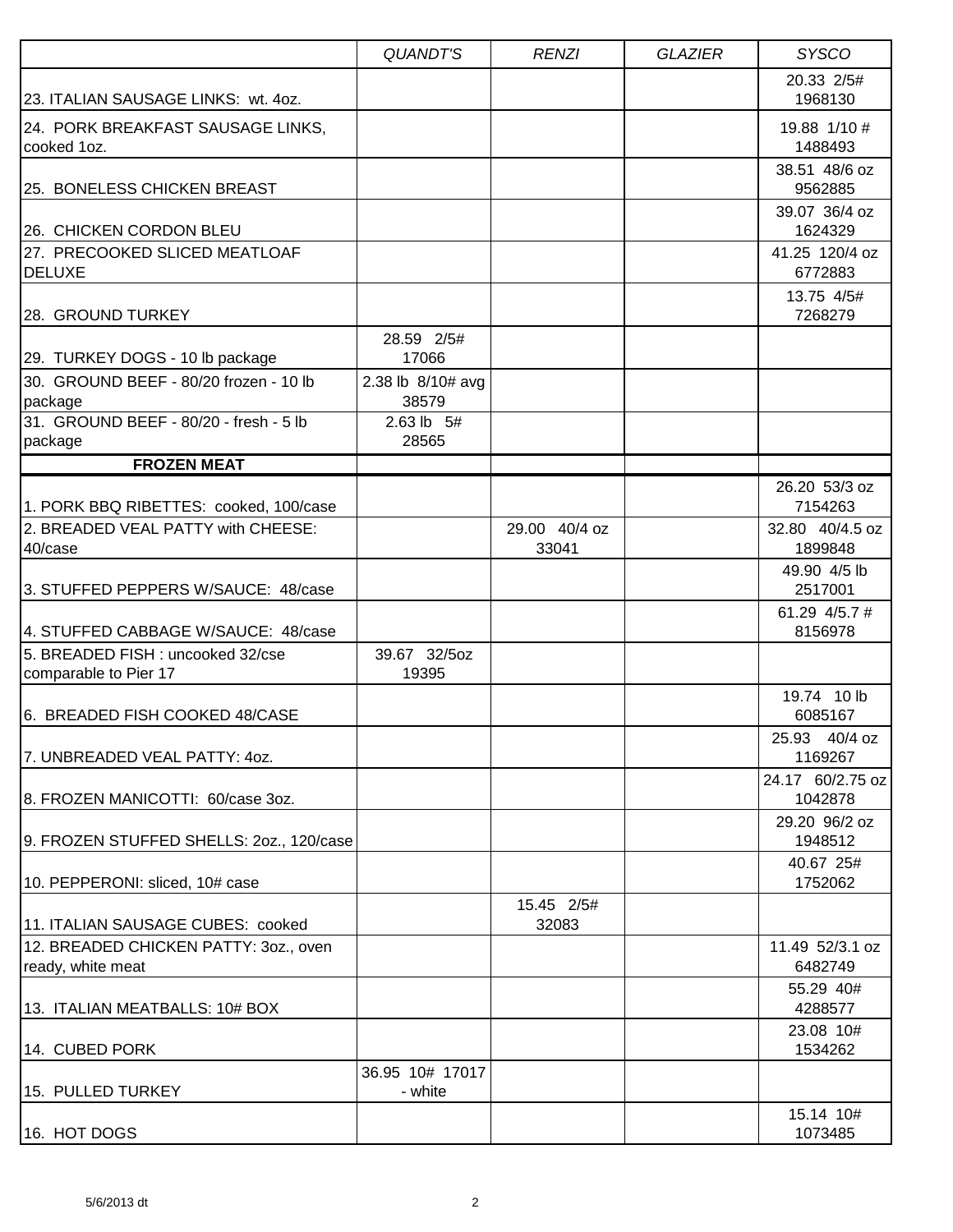|                                          | <b>QUANDT'S</b>                   | <b>RENZI</b>         | <b>GLAZIER</b> | <b>SYSCO</b>               |
|------------------------------------------|-----------------------------------|----------------------|----------------|----------------------------|
| 17. BABY BACK RIBS                       | 3.92 lb 30# avg<br>38189 - danish |                      |                | 3.92 lb 30# avg<br>1496728 |
| 18. BREAKFAST TURKEY SAUSAGE             |                                   |                      |                | 24.11 160/1 oz<br>5393236  |
| 19. UNBREADED FISH FILLETS 4 oz          |                                   |                      |                | 81.24 4/10#<br>8085698     |
| 20. BREAKFAST SAUSAGE PATTIES            |                                   |                      |                | 19.11 10#<br>7131907       |
| 21. FISH NUGGETS 1 oz                    | 18.99 160/1 oz<br>19403           |                      |                |                            |
| 22. POLLOCK POTATO CRUNCH NUGGET<br>1 oz |                                   |                      |                |                            |
| 23. TATOR TOT 1 oz                       | 15.11 6/5#<br>12155               |                      |                |                            |
| 24. HASHBROWN 2.25 oz                    |                                   |                      |                | 6/3.5#<br>14.83<br>0393678 |
| 25. PANCAKES - BUTTERMILK 1.2 oz         |                                   |                      |                | 9.51 144/1.2oz<br>0669200  |
| <b>FISH</b>                              |                                   |                      |                |                            |
| 1. TUNA FISH: 4# can                     | 56.37 6/66.5 oz<br>3099           |                      |                |                            |
| 2. TUNA FISH: 12 oz can                  |                                   |                      |                | 51.99 24/12 oz<br>8524357  |
| <b>EGGS</b>                              |                                   |                      |                |                            |
| 1. PEELED HARD COOKED: 20#               | 20.59 10# 38294                   |                      |                |                            |
| 2. PASTEURIZED EGGS: 15/2#               |                                   |                      |                | 36.70 15/2#<br>6580932     |
| 3. EGG PATTIES - frozen                  |                                   |                      |                | 30.35 200/1 oz<br>9546797  |
| <b>PASTA</b>                             |                                   |                      |                |                            |
| 1. SPAGHETTI                             |                                   | 11.69 20#<br>84072   |                |                            |
| 2. ELBOW MACARONI                        |                                   | 11.69 20#<br>84073   |                |                            |
| 3. ZITI                                  |                                   | 11.69 20#<br>84074   |                |                            |
| 4. SPIRALS: tricolored                   |                                   | 8.50 10# 84096       |                |                            |
| 5. RICE: par boil                        |                                   | 11.79 25#<br>66014   |                |                            |
| 6. LASAGNA NOODLES                       |                                   | 14.50 12/1#<br>76879 |                |                            |
| 7. EGG NOODLES                           |                                   | 8.95 10# 84082       |                | 12.62 220/.58 oz           |
| 8. FROZEN RAVIOLI                        |                                   |                      |                | 1314822                    |
| <b>BAKING PRODUCTS</b>                   |                                   |                      |                |                            |
| 1. FLOUR                                 |                                   |                      |                | 16.23 2/25#<br>8379270     |
| 2. SUGAR, GRANULATED                     | 22.44 50#<br>4610                 |                      |                |                            |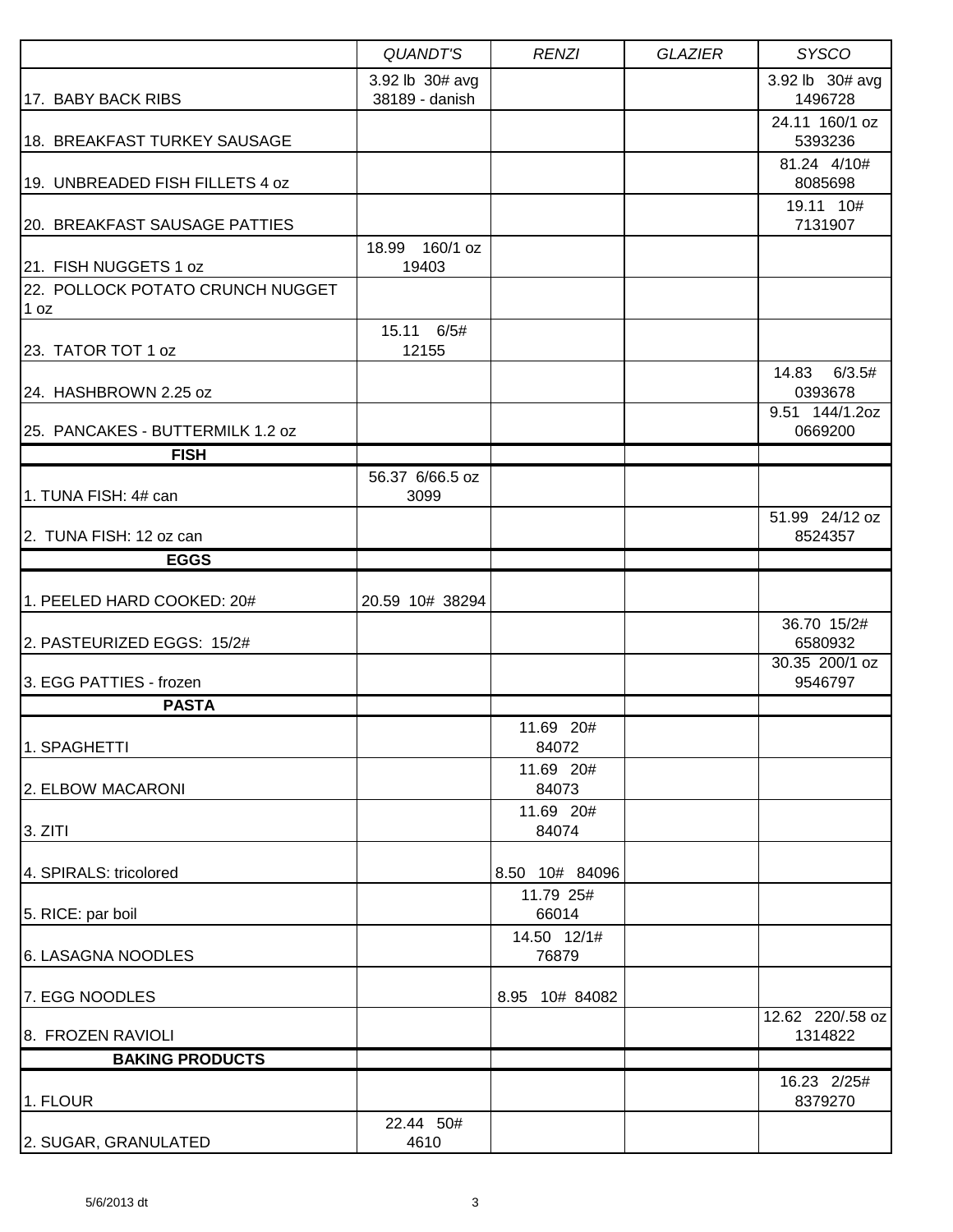|                                 | <b>QUANDT'S</b>      | <b>RENZI</b>            | <b>GLAZIER</b> | <b>SYSCO</b>                |
|---------------------------------|----------------------|-------------------------|----------------|-----------------------------|
| 3. SUGAR, CONFECTIONERY         | 24.28 50# 4608       |                         |                |                             |
| 4. SUGAR, BROWN                 | 24.69 50# 4603       |                         |                |                             |
| 5. SHORTENING                   |                      | 34.70 50#<br>77001      |                |                             |
| 6. VEGETABLE OIL                |                      | 36.90 6/gal<br>30088    |                |                             |
| 7. CORN STARCH                  |                      | 17.25 24/1#<br>91369    |                |                             |
| 8. BAKING SODA                  |                      |                         |                | 11.64 12/24 oz<br>4950598   |
| 9. BAKING POWDER                |                      | 5.25 5# 68064           |                | 17.98 5/2#                  |
| 10. COCONUT: unsweetened        |                      |                         |                | 4510921                     |
| 11. SEMI-SWEET CHOCOLATE CHIPS  | 44.17<br>25#<br>4468 |                         |                |                             |
| 12. WALNUTS                     |                      | 160.00 30#<br>10179     |                |                             |
| 13. PEANUT BUTTER               | 41.95 6/5#<br>4124   |                         |                |                             |
| 14. CHIX STUFFING MIX           |                      | 36.00 12/1.75#<br>65049 |                |                             |
| 15. BRAN MUFFIN MIX             |                      |                         |                | 51.51 6/5#<br>4044020       |
| 16. SALT SUBSTITUTE             | 17.47 2000<br>4665   |                         |                |                             |
| 17. PEANUT BUTTER CHIPS         | 56.07 25# 4466       |                         |                |                             |
| <b>INDIVIDUAL CEREALS</b>       |                      |                         |                |                             |
| 1. CHEERIOS - Individual        |                      |                         |                | 18.33 96/.75 oz<br>5594049  |
| 2. CORN FLAKES - Individual     |                      |                         |                | 17.85 96/.75 oz<br>5593967  |
| 3. RAISIN BRAN - Individual     |                      |                         |                | 19.44 96/1.25 oz<br>5594015 |
| 4. SPECIAL K - Individual       | 24.36 96<br>6588     |                         |                |                             |
| 5. RICE CRISPIES - Individual   |                      |                         |                | 17.85 96/.75 oz<br>5594023  |
| 6. CREAM OF WHEAT - Bulk        |                      |                         |                | 22.24 12/28 oz<br>8562639   |
| 7. OATMEAL - Individual         |                      |                         |                | 24.76 12/42 oz<br>8562621   |
| 8. SHREDDED WHEAT - Individual  |                      |                         |                | 27.28 70/1.06 oz<br>6199269 |
| 9. SHREDDED WHEAT - Bulk        |                      |                         |                |                             |
| 10. CREAM OF WHEAT - Individual |                      |                         |                |                             |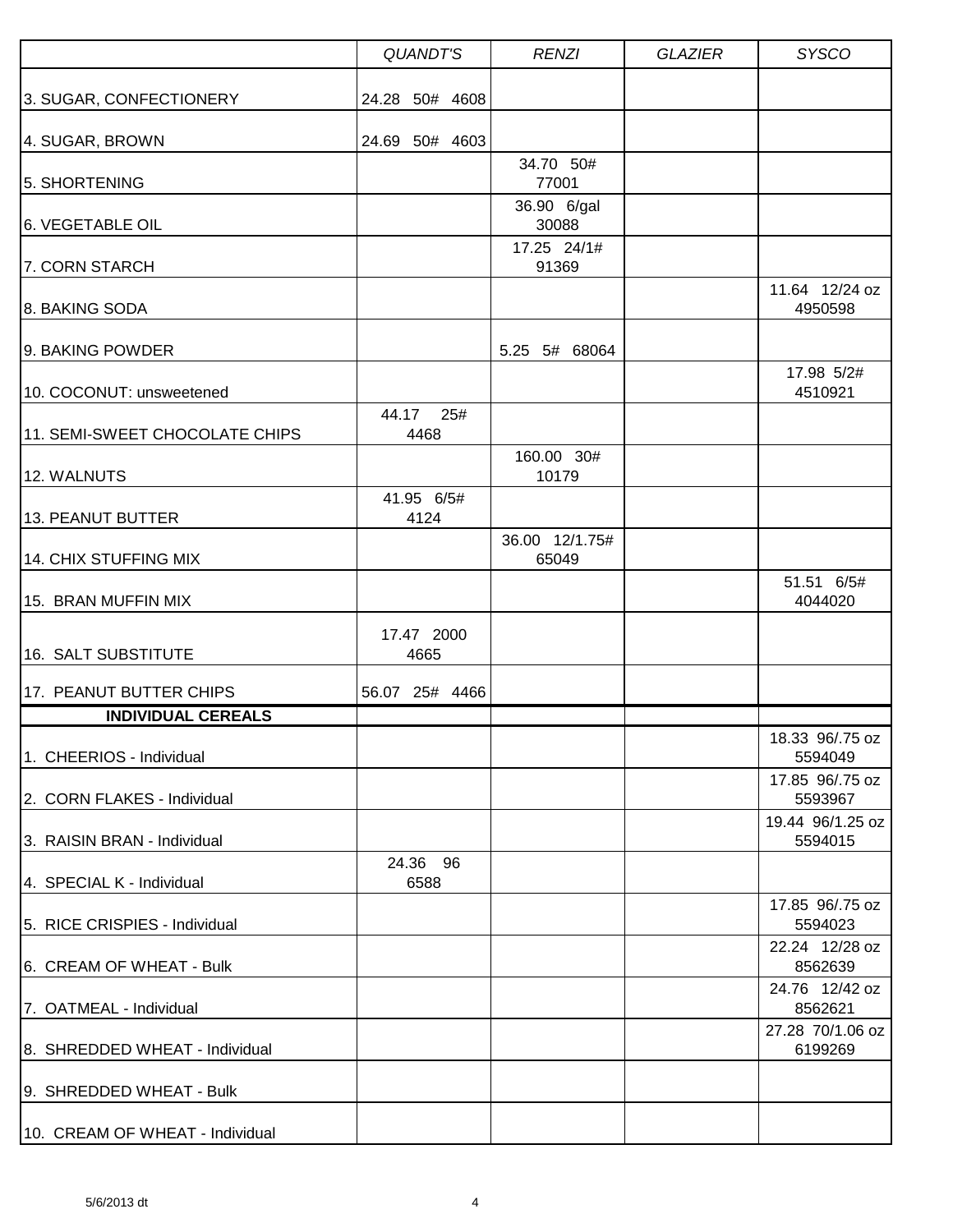|                                                                       | <b>QUANDT'S</b>     | <b>RENZI</b>                        | <b>GLAZIER</b> | <b>SYSCO</b>                                                                                   |
|-----------------------------------------------------------------------|---------------------|-------------------------------------|----------------|------------------------------------------------------------------------------------------------|
| 11. BRAN FLAKES - Individual                                          |                     |                                     |                | 17.85 96/1 oz<br>8921132                                                                       |
| <b>DESSERT MIXES</b>                                                  |                     |                                     |                |                                                                                                |
| 1. BANANA NUT MUFFIN MIX                                              |                     | 59.00 6/5#<br>28008                 |                |                                                                                                |
| 2. BLUEBERRY MUFFIN MIX                                               |                     | 27.00 6/5#<br>28424                 |                |                                                                                                |
| 3. BASIC MUFFIN MIX                                                   |                     | 26.00 6/5#<br>28418<br>23.90 6/5#   |                |                                                                                                |
| 4. BROWNIE MIX                                                        |                     | 28420                               |                |                                                                                                |
| 5. ANGELFOOD CAKE                                                     |                     |                                     |                | 47.42 12/16 oz<br>4045621                                                                      |
| 6. SPICE CAKE MIX                                                     | 28.98 6/5#<br>6450  |                                     |                |                                                                                                |
| 7. READY TO SPREAD ICING: MUST BE<br>SHELF STABLE CHOCOLATE & VANILLA |                     |                                     |                | 2/11# 56.39 choc<br>fudge 4158929 /<br>52.32 vanilla 4046124<br>6/5# 20.87 yel<br>6530406 & wh |
| 8. CAKE MIXES: Yellow/White/Chocolate                                 |                     |                                     |                | 6530422 / 23.79 devils<br>food 6530372                                                         |
| 9. CARROT CAKE MIX                                                    |                     |                                     |                |                                                                                                |
| 10. DIABETIC CAKE MIXES:<br>Yellow/White/Chocolate                    |                     |                                     |                | 6/16 oz 21.79<br>Van:6094528 &<br>Choc:6094536                                                 |
| 11. SMOOTH SPREAD ICING (add water)                                   |                     |                                     |                | 65.09 6/5#<br>4046116                                                                          |
| 12. EGG CUSTARD - No Bake                                             |                     |                                     |                | 62.19 6/24 oz<br>5586086                                                                       |
| 13. CHEESECAKE                                                        |                     |                                     |                | 68.16 6/4#<br>1678481                                                                          |
| 14. GINGERBREAD MIX                                                   | 28.33 6/5#<br>6446  |                                     |                |                                                                                                |
| 15. CORN MUFFIN MIX                                                   |                     |                                     |                | 20.71 6/5#<br>4906459                                                                          |
| <b>COOKING PRODUCTS</b>                                               |                     |                                     |                |                                                                                                |
| 1. BEEF SOUP BASE LOW SODIUM                                          |                     | 51.00 12/1#<br>57716<br>42.00 12/1# |                |                                                                                                |
| 2. CHICKEN SOUP BASE LOW SODIUM                                       |                     | 57715                               |                |                                                                                                |
| 3. SOY SAUCE LOW SODIUM                                               |                     |                                     |                | 36.26 6/.5 gal<br>4897641                                                                      |
| 4. PORK GRAVY MIX                                                     |                     |                                     |                | 21.63 6/11.3 oz<br>9829748                                                                     |
| 5. TURKEY GRAVY MIX                                                   |                     |                                     |                | 22.29 6/11.3 oz<br>9829557                                                                     |
| 6. SAUSAGE GRAVY                                                      |                     | 57.00 6/105 oz<br>10625             |                |                                                                                                |
| 7. WORCESTERSHIRE SAUCE                                               | 17.82 4/gal<br>5814 |                                     |                |                                                                                                |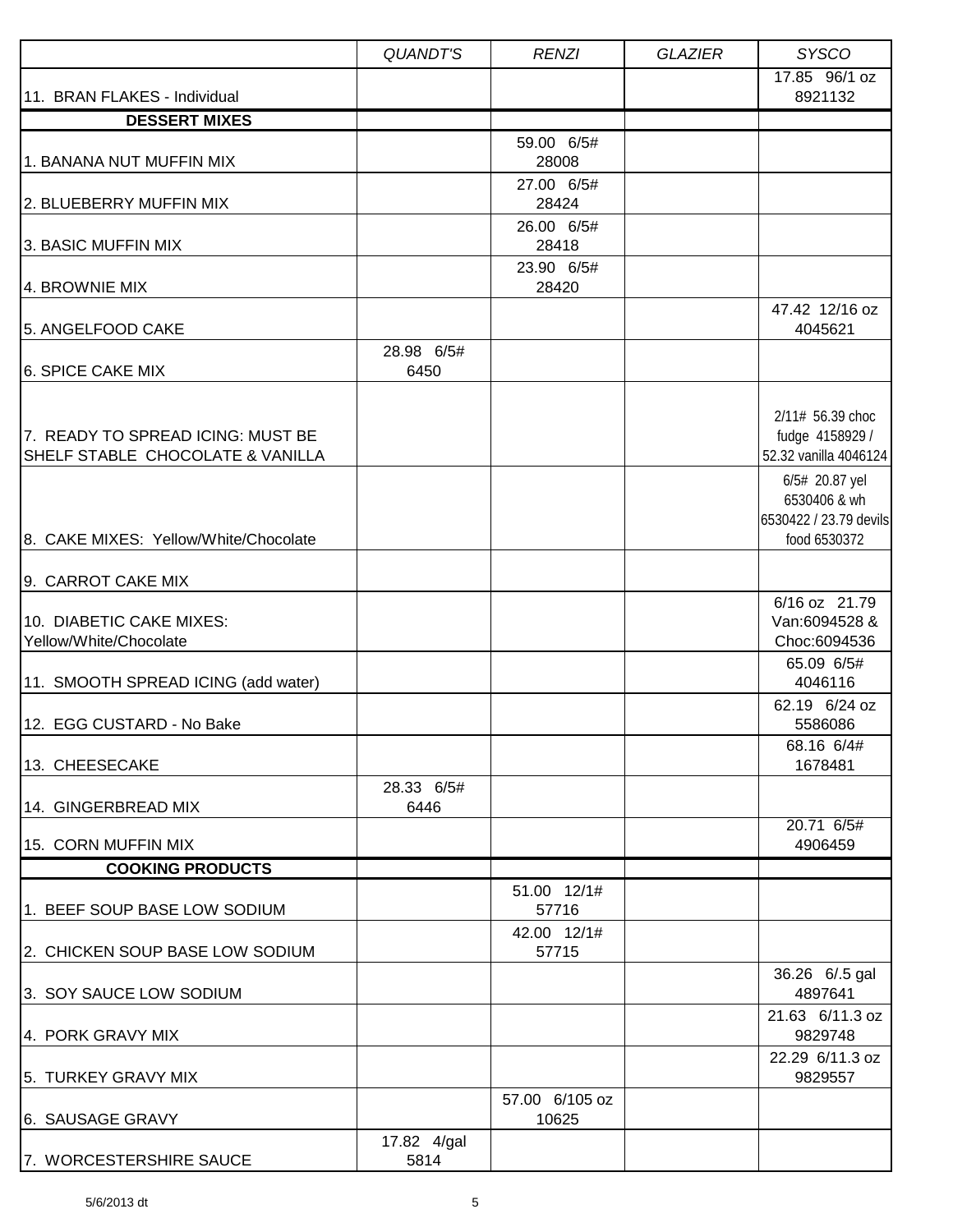|                                                                 | <b>QUANDT'S</b>       | <b>RENZI</b>              | <b>GLAZIER</b>  | <b>SYSCO</b>                |
|-----------------------------------------------------------------|-----------------------|---------------------------|-----------------|-----------------------------|
| 8. PANCAKE MIX                                                  |                       |                           |                 | 19.30 6/5#<br>5301643       |
| 9. BISQUICK MIX                                                 |                       |                           |                 | 20.00 6/5#<br>8463895       |
| 10. INSTANT BROTH & SEASONING - BEEF                            |                       |                           |                 |                             |
| 111. INSTANT BROTH & SEASONING -<br><b>CHICKEN</b>              |                       |                           |                 |                             |
| 12. BEEF BROTH                                                  |                       |                           |                 | 24.97 12/49 oz<br>5568233   |
| 13. CHICKEN GRAVEY                                              | 38.41 12/5#<br>6825   |                           |                 |                             |
| 14. CHICKEN BROTH                                               |                       |                           |                 | 23.57 12/49 oz<br>5568241   |
| 15. THICK-IT INSTANT HEALTHCARE FOOD<br><b>THICKENER - PC</b>   |                       |                           |                 | 12.87 100/6.5<br>gm 0101758 |
| 16. THICK-IT INSTANT HEALTHCARE FOOD<br><b>THICKENER - Bulk</b> |                       |                           |                 | 60.11 25#<br>0102194        |
| <b>SALAD DRESSINGS</b>                                          |                       |                           |                 |                             |
|                                                                 |                       | 30.30 4/gal               |                 |                             |
| 1. SALAD DRESSING Low Fat Ranch                                 |                       | 56297 lite                |                 | 22.13 4/gal                 |
| 2. SALAD DRESSING Low Fat French                                |                       |                           |                 | 4086567                     |
| 3. SALAD DRESSING Low Fat Thousand<br>Island                    |                       | 44.90 4/gal<br>56060 reg  |                 |                             |
| 4. SALAD DRESSING Low Fat Golden Italian                        | 20.92 4/gal<br>8306   |                           |                 |                             |
| <b>SPICES</b>                                                   |                       |                           |                 |                             |
| 1. GARLIC 1.5#                                                  | 44.74 6/25 oz<br>9361 |                           |                 | 11.40 5#<br>6713507         |
| 2. PEPPER $1#$                                                  |                       |                           |                 | 46.67 6/18 oz<br>6639827    |
| 3. BASIL LEAVES 5.5 oz                                          |                       |                           | 4.98 6.5 oz 402 |                             |
| 4. CHIVES, DRIED 1.12 oz                                        |                       | 19.10 6/1 oz<br>68086     |                 |                             |
| 5. PARSLEY FLAKES 11 oz                                         |                       | 8.59 11 oz<br>68246       |                 |                             |
| 6. ONIONS 3# dehydrated                                         |                       | 49.95 4/5#<br>29130       |                 |                             |
| 7. POULTRY SEASONING 10 oz                                      |                       |                           |                 | 38.30 6/12 oz<br>5229562    |
| 8. CHILI POWDER                                                 |                       | 21.00 6/16 oz<br>68521    |                 |                             |
| 9. MRS. DASH SALT SUBSTITUTE                                    |                       |                           |                 | 14.04 300/.3 oz<br>1116052  |
| <b>SOUP</b>                                                     |                       |                           |                 |                             |
| 1. CR MUSHROOM LO-SO #5 CAN                                     |                       | 46.00 12/50 oz<br>upc1720 |                 |                             |
| 2. TOMATO LO-SO #5 CAN                                          |                       |                           |                 | 34.25 12/50oz<br>4146445    |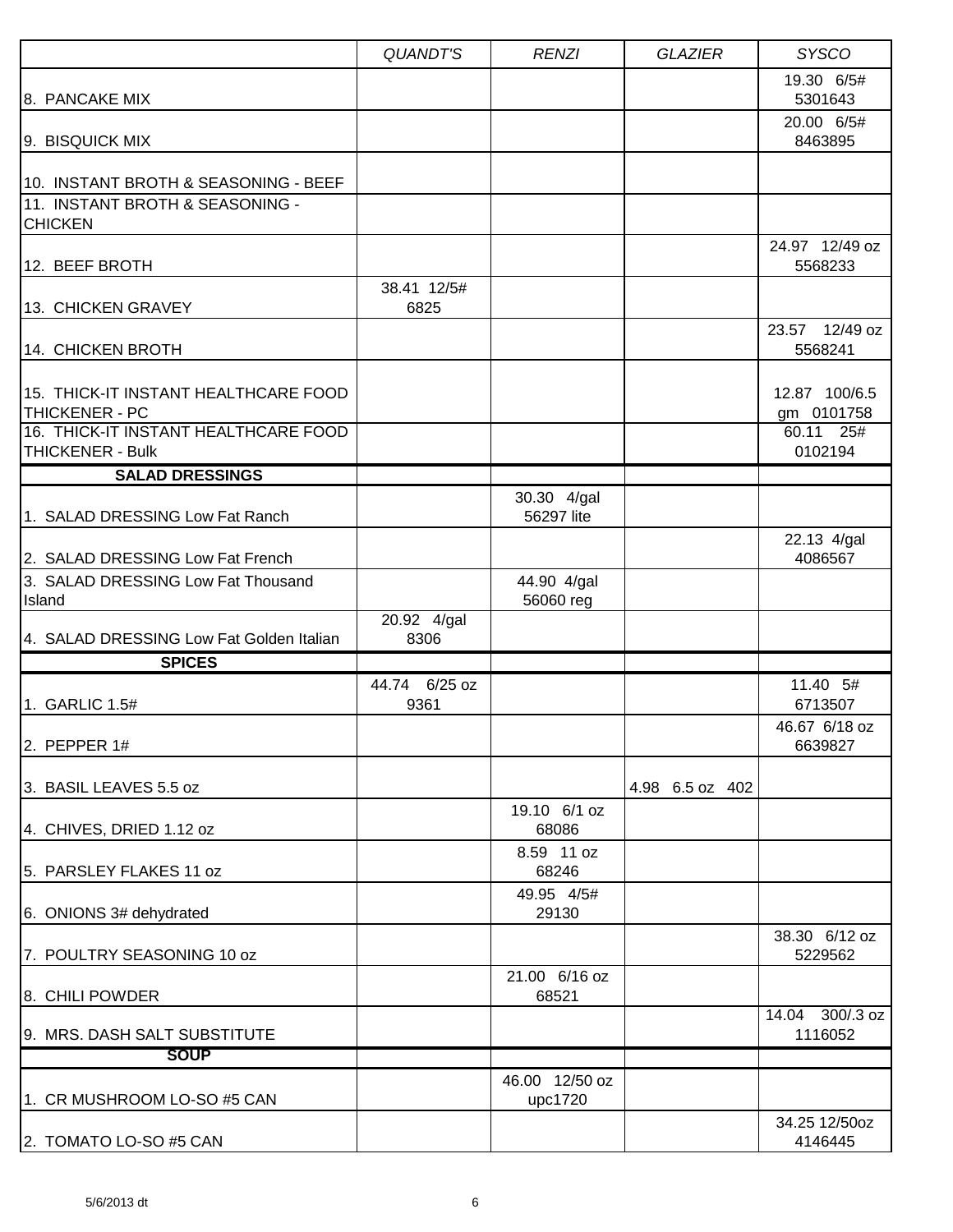|                                        | <b>QUANDT'S</b> | <b>RENZI</b>              | <b>GLAZIER</b> | <b>SYSCO</b>                                                        |
|----------------------------------------|-----------------|---------------------------|----------------|---------------------------------------------------------------------|
| 3. CHICKEN NOODLE LO-SO                |                 | 17.20 24/7.25 oz<br>76569 |                |                                                                     |
|                                        |                 | 17.20 24/7.25 oz          |                |                                                                     |
| 4. VEGETABLE LO-SO                     |                 | 36977                     |                |                                                                     |
| 5. TOMATO LO-SO                        |                 |                           |                | 15.97 24/7.25 oz<br>4013066                                         |
| 6. CREAM OF CHICKEN SOUP               |                 |                           |                |                                                                     |
|                                        |                 |                           |                | 17.17 24/7.25 oz                                                    |
| 7. CREAM OF MUSHROOM SOUP              |                 |                           |                | 4013041                                                             |
| <b>FROZEN DESSERTS</b>                 |                 |                           |                |                                                                     |
| 1. APPLE PIE RAW                       |                 | 24.95 6/46 oz<br>50132    |                |                                                                     |
|                                        |                 | 29.00 6/38 oz             |                |                                                                     |
| 2. APPLE PIE BAKED                     |                 | 50134                     |                |                                                                     |
| 3. APPLE PIE SUGAR FREE                |                 |                           |                | 34.20 6/46 oz<br>1037639                                            |
| 4. CHERRY PIE RAW                      |                 | 34.00 6/46 oz<br>50143    |                |                                                                     |
|                                        | 59.60 6/46 oz   |                           |                |                                                                     |
| 5. DIET SUGAR FREE CHERRY PIE          | 13024           |                           |                |                                                                     |
| 6. BLUEBERRY PIE RAW                   |                 | 31.50 6/46 oz<br>50144    |                |                                                                     |
|                                        | 49.61 6/46 oz   |                           |                |                                                                     |
| 7. DIET SUGAR FREE BLUEBERRY PIE       | 13030           |                           |                |                                                                     |
|                                        |                 |                           |                | $6/27$ oz $26.70$<br>choc: 9789686 / 25.82<br>bana: 9788936 / 25.91 |
| 8. CREAM PIES:                         |                 |                           |                | cocon:9809294<br>38.31 6/48 oz                                      |
| 9. FRUIT OF THE FOREST PIE             |                 |                           |                | 9785601                                                             |
| 10. STRAWBERRY RHUBARB PIE             |                 | 27.35 6/46 oz<br>50142    |                |                                                                     |
|                                        |                 |                           |                | 53.25 4/96 oz                                                       |
| 11. CARROT CAKE premade, 3 sheets/box  |                 |                           |                | 1014521<br>42.23 320/1 oz                                           |
| 12. OATMEAL COOKIES - ready to bake    |                 |                           |                | 7040538                                                             |
| 13. LEMON PIE                          |                 |                           |                | 29.08 6/36 oz<br>9788522                                            |
| 14. BOSTON CREAM PIE                   |                 |                           |                | 30.86 6/33 oz<br>1972090                                            |
| 15. DIABETIC COOKIES - ready to bake   |                 |                           |                | 33.01 200/.75 oz<br>5754403                                         |
| 16. VANILLA ICE CREAM - individual     |                 | 5.35 24/4 oz<br>71011     |                |                                                                     |
|                                        |                 | 5.35 24/4 oz              |                |                                                                     |
| 17. CHOCOLATE ICE CREAM - individual   |                 | 71012                     |                |                                                                     |
| 18. NSA VANILLA ICE CREAM - individual |                 | 5.42 24/4 oz<br>71009     |                |                                                                     |
| 19. NSA CHOCOLATE ICE CREAM -          |                 | 5.42 24/4 oz              |                |                                                                     |
| individual                             |                 | 71002                     |                |                                                                     |
| <b>JUICES</b>                          |                 |                           |                |                                                                     |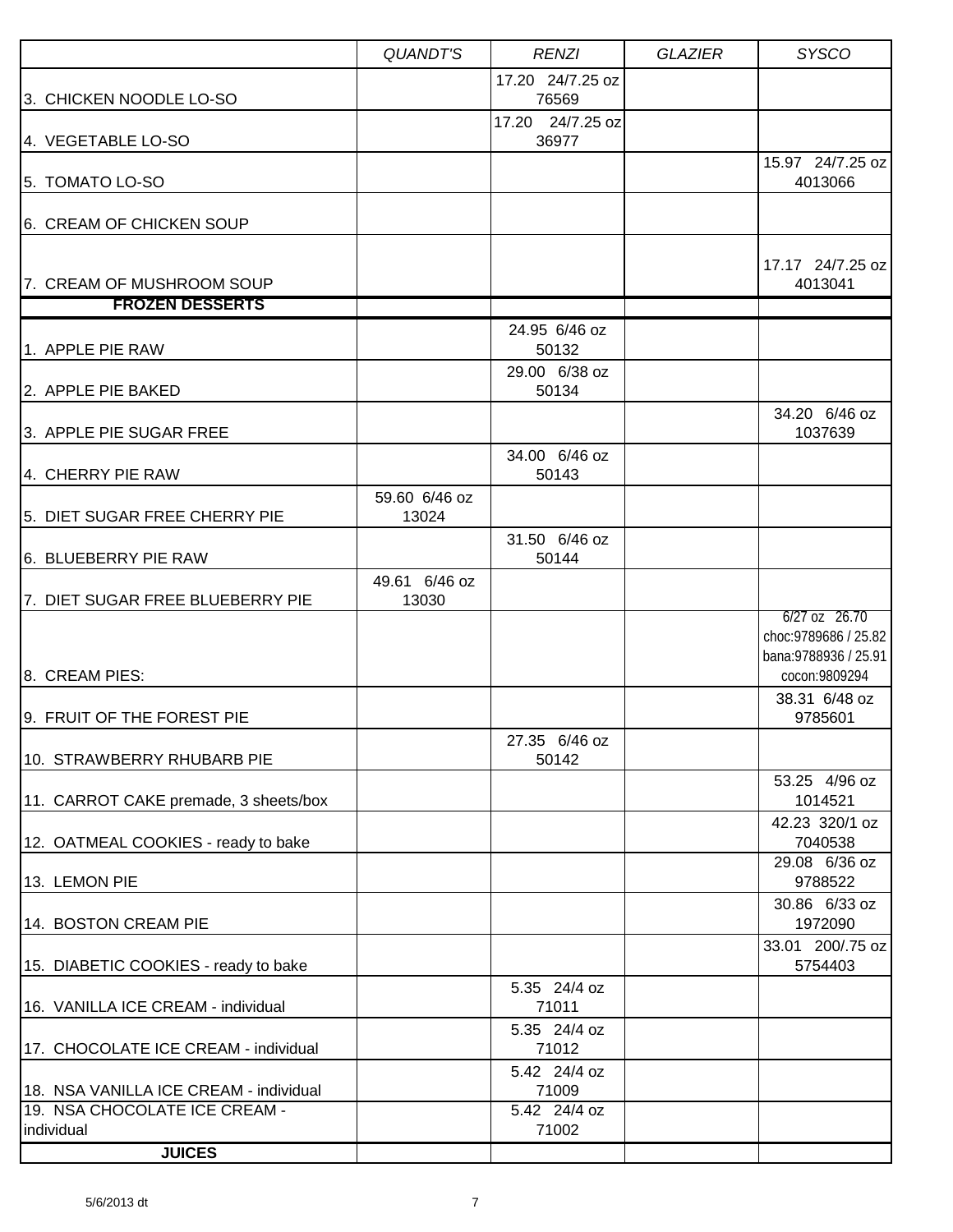|                                                 | QUANDT'S               | <b>RENZI</b>             | <b>GLAZIER</b> | <b>SYSCO</b>                                 |
|-------------------------------------------------|------------------------|--------------------------|----------------|----------------------------------------------|
| 1. ORANGE                                       |                        | 23.95 12/46 oz<br>47057  |                |                                              |
| 2. PINEAPPLE                                    |                        | 24.00 12/47 oz<br>47058  |                | 21.45 12/46 oz<br>5748827                    |
| 3. APPLE                                        | 17.07 12/46 oz<br>2600 | 19.95 12/48 oz<br>47050  |                |                                              |
| 4. TOMATO                                       |                        | 12.95 12/49 oz<br>47060  |                | 12.90 12/46 oz<br>4081584                    |
| 5. CRANBERRY                                    |                        | 24.95 12/50 oz<br>47052  |                | 22.72 12/46 oz<br>8910558                    |
| 6. V-8 EZO LO SO, low sodium                    |                        |                          |                | 21.55 48/5.5 oz<br>5142187                   |
| 7. ORANGE JUICE EZO                             |                        | 17.30 48/5.5 oz<br>47049 |                |                                              |
| 8. CRANBERRY EZO                                |                        | 17.30 48/5.5 oz<br>47345 |                |                                              |
| 9. GRAPEFRUIT EZO                               |                        | 16.15 48/5.5 oz<br>47047 |                |                                              |
| 10. PINEAPPLE EZO                               |                        | 16.95 48/5.5 oz<br>47048 |                | 16.90 48/6 oz<br>4121950                     |
| 11. APPLE EZO                                   |                        | 17.90 48/6 oz<br>47046   |                |                                              |
| 12. GRAPE JUICE                                 |                        |                          |                | 22.42 12/46 oz<br>0475465                    |
| 13. PC GRAPE JUICE 5.5 oz                       |                        |                          |                | 16.46 48/5.5 oz<br>4164497                   |
| 14. EZO TOMATOE JUICE                           |                        |                          |                | 14.25 48/6 oz<br>5161658                     |
| 15. NO SUGAR JUICE - APPLE                      |                        |                          |                |                                              |
| 16. NO SUGAR JUICE - ORANGE                     |                        |                          |                |                                              |
| 17. NO SUGAR JUICE - GRAPE                      |                        |                          |                |                                              |
| 18. NO SUGAR JUICE - PINEAPPLE                  |                        |                          |                |                                              |
| <b>BULK PRODUCTS</b>                            |                        |                          |                |                                              |
| 1. TOMATO CATSUP                                | 18.81 6/10#<br>1478    |                          |                |                                              |
| 2. SLICED BEETS                                 |                        |                          |                | 18.13 6/10#<br>0173740                       |
| 3. DICED BEETS                                  |                        |                          |                | 19.43 6/10#<br>4109328                       |
| 4. SPAGHETTI SAUCE, comparable to Angela<br>Mia |                        | 19.59 6/10#<br>57336     |                |                                              |
| 5. GREEN PEPPERS                                |                        |                          |                | 32.75 6/10#<br>4189247 red &<br>green strips |
| 6. RED PEPPERS                                  | 38.48 6/10#<br>1981    |                          |                |                                              |
| 7. MUSHROOMS                                    | 37.52 6/10#<br>1788    |                          |                |                                              |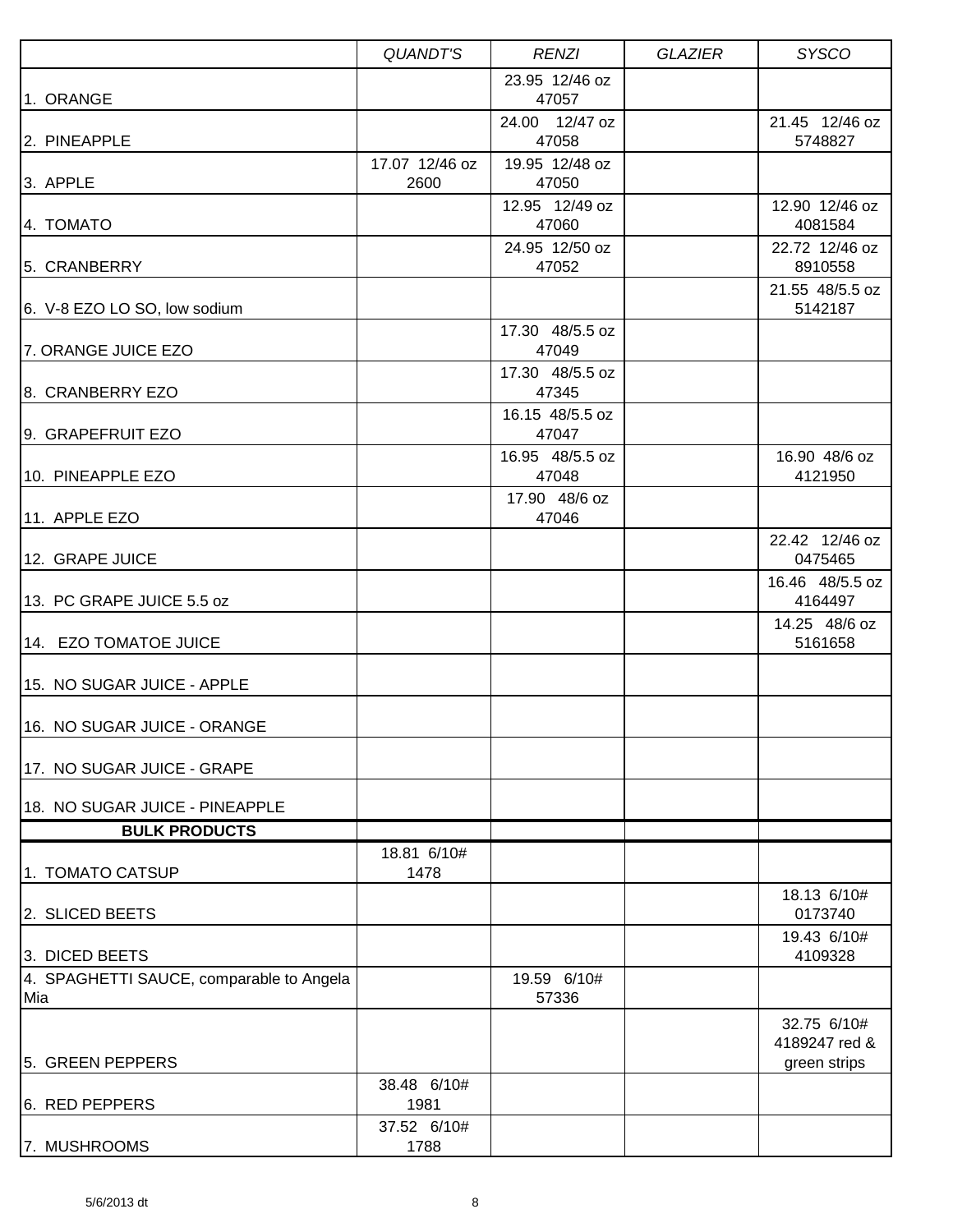|                                     | QUANDT'S             | <b>RENZI</b>          | <b>GLAZIER</b> | <b>SYSCO</b>              |
|-------------------------------------|----------------------|-----------------------|----------------|---------------------------|
| 8. NORTHERN BEAN                    |                      |                       |                | 19.20 6/10#<br>4062360    |
| 9. POTATO PEARL Vitamin C Enriched  |                      | 35.00 6/5.5#<br>34140 |                |                           |
| 10. STEWED TOMATO Grade A           |                      |                       |                | 20.05 6/10#<br>5096474    |
| 11. TOMATO PASTE Grade A            |                      |                       |                | 28.81 6/10#<br>4030664    |
| 12. SWEET POTATOES, syrup Grade A   |                      | 27.75 6/10#<br>92369  |                |                           |
| 13. PIZZA SAUCE Grade A             |                      | 17.94 6/10#<br>57051  |                |                           |
| 14. POTATOES DICED                  | 22.89 6/10#<br>2052  |                       |                |                           |
| 15. TOMATO SAUCE                    |                      |                       |                | 17.13 6/10#<br>4001921    |
| 16. FRESH VAC PACKED DICED POTATOES |                      |                       |                | 14.71 2/10#<br>2598159    |
| 17. CANNONBALL BBQ SAUCE            |                      |                       |                | 19.52 4/gal<br>8902134    |
| 18. CANNED BEEF STEW                |                      |                       |                | 66.79 6/10#<br>4067039    |
| 19. CANNED CREAM STYLE CORN         |                      |                       |                | 20.14 6/10#<br>0582106    |
| 20. CANNED CHILI SAUCE              |                      |                       |                | 24.52 6/10<br>5096490     |
| 21. CANNED GREEN BEANS              | 18.54 6/10#<br>1224  |                       |                |                           |
| 22. CANNED WAX BEANS                |                      |                       |                | 20.56 6/10#<br>4935854    |
| 123. CANNED KIDNEY BEANS            | 20.75 6/10#<br>1168  |                       |                |                           |
| 24. BROWN GRAVEY                    |                      |                       |                | 24.17 12/50 oz<br>4184727 |
| 25. PINTO BEANS                     |                      |                       |                | 18.05 6/10#<br>3362274    |
| 26. LOW FAT MAYONNAISE              |                      |                       |                | 28.01 4/gal<br>6912735    |
| 27. COLE SLAW DRESSING              |                      |                       |                | 31.82 4/gal<br>4002499    |
| 28. ITALIAN BREADCRUMBS             | 25.69 6/5#<br>8054   |                       |                |                           |
| 29. POTATO - SLICED - DEHYRATED     |                      |                       |                | 45.68 4/5#<br>4003091     |
| 30. POTATO - SCALLOPED 20.35 oz     |                      |                       |                | 42.58 6/2.25#<br>7489378  |
| <b>FRUITS</b>                       |                      |                       |                |                           |
| 1. APPLESAUCE Unsweetened, Grade A  | 23.99 6/10#<br>127   |                       |                |                           |
| 2. PC APPLESAUCE, 40Z               | 24.86 72/4 oz<br>146 |                       |                |                           |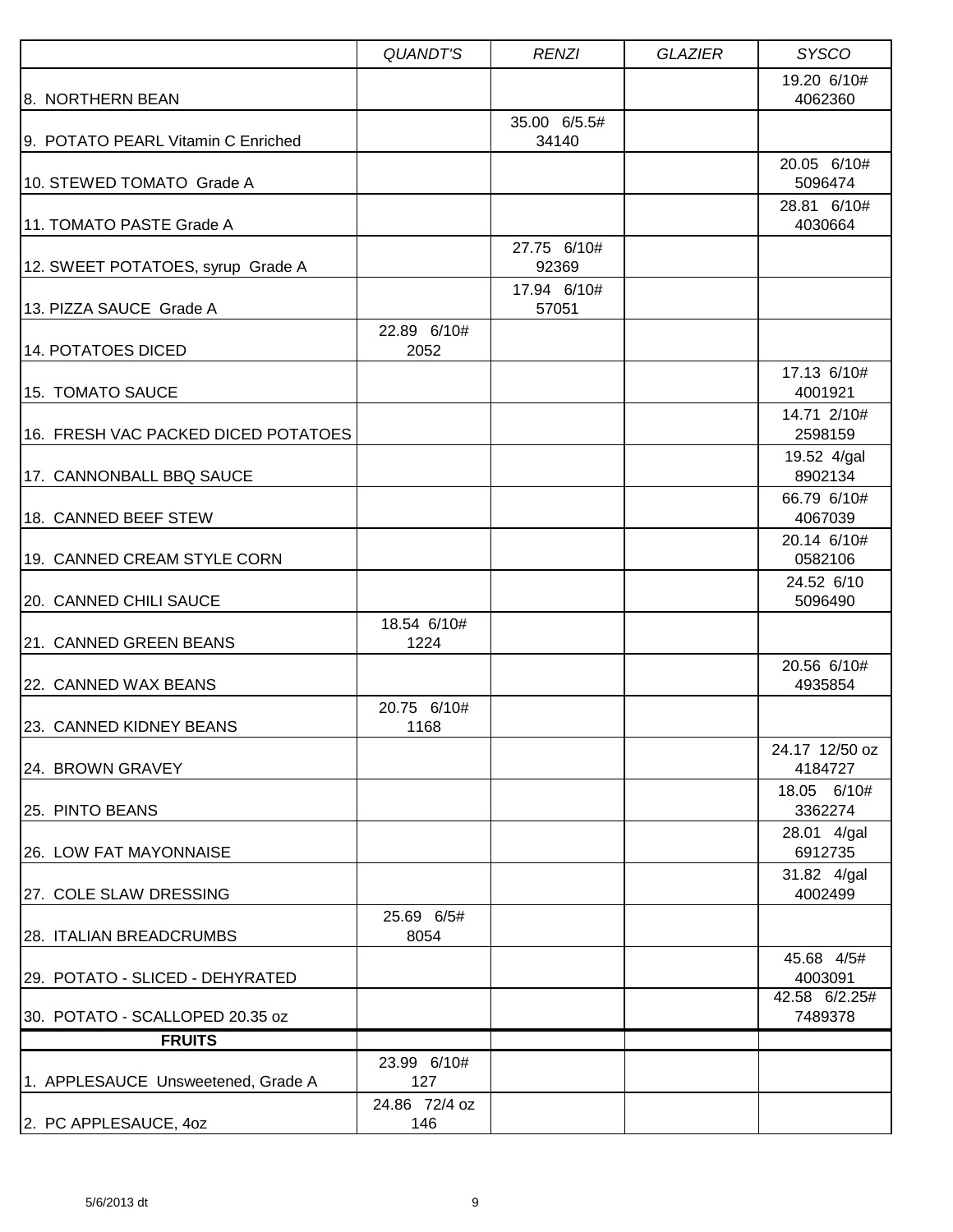|                                                                  | QUANDT'S               | <b>RENZI</b>                | <b>GLAZIER</b> | <b>SYSCO</b>                                            |
|------------------------------------------------------------------|------------------------|-----------------------------|----------------|---------------------------------------------------------|
| 3. CRANBERRY SAUCE Whole, Grade A                                |                        |                             |                | 41.28 6/10#<br>5729983                                  |
| 4. CRANBERRY SAUCE, Jellied, Grade A                             |                        | 33.75 6/101 oz<br>64050     |                |                                                         |
| 5. FRUIT COCKTAIL                                                |                        | 29.00 6/10#<br>63101        |                |                                                         |
| 6. PEACHES yellow, light cling halves, Grade A                   |                        |                             |                | 29.35 6/10#<br>4331914                                  |
| 7. PEACHES sliced, light Grade A                                 |                        | 28.50 6/10#<br>63043        |                |                                                         |
| 8. PEARS halves, light Grade A                                   |                        | 26.00 6/10#<br>64011 sliced |                |                                                         |
| 9. PEARS pieces, light Grade A                                   |                        | 26.50 6/10#<br>64012 diced  |                |                                                         |
| 10. CRUSHED PINEAPPLE: fancy, juice<br>Hawaiian Coarse, Grade A  |                        | 22.00 6/10#<br>64045        |                |                                                         |
| 11. SLICED APPLES: sliced, juice or water<br>packed, Grade A     |                        | 27.30 6/10#<br>63045        |                |                                                         |
| 12. PINEAPPLE TIDBITS: light, Grade A                            | 21.57 6/10# 784        | 24.50 6/10#                 |                |                                                         |
| 13. PINEAPPLE, sliced, juice packed, Grade A                     |                        | 63037<br>24.00 6/10#        |                |                                                         |
| 14. MANDARIN ORANGE, sections, light                             |                        | 66031                       |                |                                                         |
| 15. FRUIT MEDLEY, Festival/Classic, melon<br>pieces, grapes, etc |                        |                             |                | 14.26 1/8#<br>2527786                                   |
| 16. TROPICAL FRUIT, papaya, banana, etc.                         |                        | 28.50 6/10#<br>64030        |                |                                                         |
| 17. SEEDLESS RAISINS                                             |                        |                             |                | 29.47 144/1.5 oz<br>9387317                             |
| 18. FROZEN STRAWBERRIES,<br><b>UNSWEETENED</b>                   |                        |                             |                | 32.51 30#<br>0835625 sortouts                           |
| 19. FROZEN STRAWBERRIES, SWEETENED                               |                        |                             |                | 36.23 6/6.5#<br>7652409                                 |
|                                                                  |                        |                             |                | 48/4 oz 21.26<br>peach 9704917 /<br>22.10 mix 9705047 / |
| 20. FRUIT CUPS                                                   |                        |                             |                | 21.11 pear 9704974<br>31.68 6/10#                       |
| 21. APRICOTS                                                     |                        |                             |                | 0029078                                                 |
| <b>VEGETABLES - FROZEN</b>                                       |                        |                             |                |                                                         |
| 1. CUT GREEN BEANS, Grade A                                      |                        |                             |                | 11.98 20#<br>0438653                                    |
| 2. CUT WAX BEANS, Grade A                                        | 22.99 12/2.5#<br>12058 |                             |                |                                                         |
| 3. CUT BROCCOLI, Grade A                                         | 12.98 20#<br>12105     |                             |                |                                                         |
| 4. BRUSSEL SPROUTS, Grade A                                      |                        |                             |                | 18.37 12/2#<br>7288091                                  |
| 5. CUT CARROTS, Grade A                                          |                        | 10.55 20#<br>45132          |                |                                                         |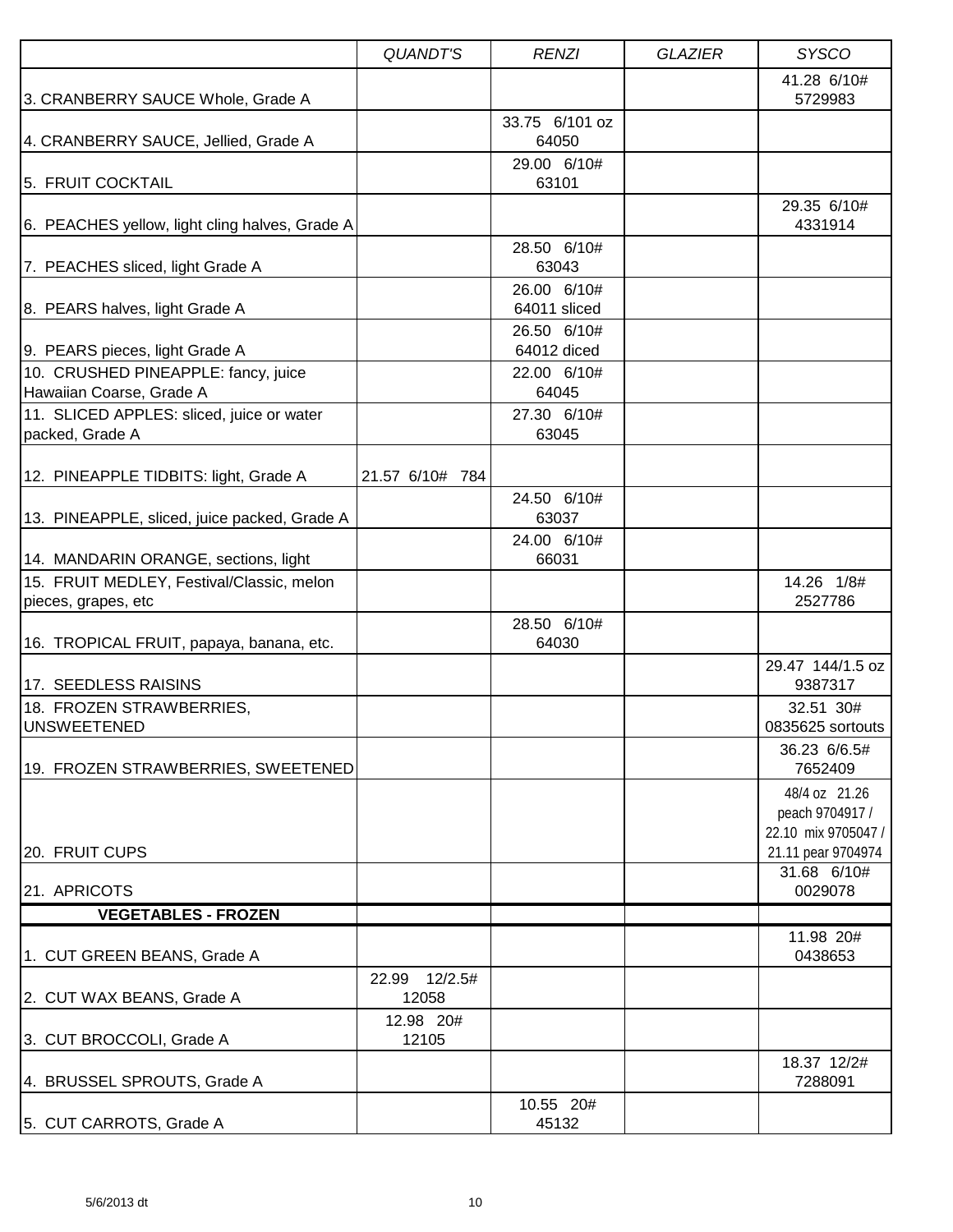|                                         | <b>QUANDT'S</b>           | <b>RENZI</b>       | <b>GLAZIER</b> | <b>SYSCO</b>                          |
|-----------------------------------------|---------------------------|--------------------|----------------|---------------------------------------|
| 6. BABY CARROTS, whole Grade A          |                           |                    |                | 17.78 12/2#<br>1055508<br>21.09 12/3# |
| 7. SPINACH, chopped Grade A             |                           |                    |                | 7146410                               |
| 8. CAULIFLOWER, grade A                 | 17.43 12/2.5#<br>12026    |                    |                | 16.41 12/2#<br>3772514                |
| 9. CORN, Grade A                        | 15.52 20#<br>12120        |                    |                |                                       |
| 10. MIXED VEGETABLES Grade A, 5 way mix |                           | 14.50 20#<br>45134 |                |                                       |
| 11. ORIENTAL BLEND, Grade A             |                           |                    |                | 17.69 12/2#<br>8491383                |
| 12. SWEET PEAS, Grade A                 |                           | 15.50 20#<br>45136 |                |                                       |
| 13. PEAS/CARROTS, Grade A               | 22.12 12/2.5#<br>12079    |                    |                |                                       |
| 14. HUBBARD SQUASH, Grade A             | 31.98 12/4#<br>12091      |                    |                |                                       |
| 15. ASPARAGUS, Grade A                  | 22.55 6/2.5#<br>12005     |                    |                |                                       |
| 16. IT CUT GREEN BEANS, Grade A         |                           |                    |                | 19.22 12/2#<br>1389931                |
| 17. BROCCOLI SPEARS, Grade A            |                           |                    |                | 16.95 12/2#<br>7288119                |
| 18. LIMA BEANS, Grade A                 | 33.05<br>12/2.5#<br>12008 |                    |                |                                       |
| 19. CAPRI MIX, Grade A                  |                           |                    |                | 19.08 12/2#<br>1528769                |
| 20. ITALIAN MIX, Grade A                |                           | 17.20 20#<br>45324 |                |                                       |
| 21. WINTER BLEND, Grade A               |                           | 16.05 20#<br>45320 |                |                                       |
| 22. SCAND BLEND, Grade A                |                           |                    |                | 19.42 12/2#<br>1474980                |
| 23. JAPANESE STIR FRY, Grade A          | 22.72 12/2#<br>12068      |                    |                |                                       |
| 24. FAJITA STRIPS 12-2#                 | 22.81 12/2#<br>12092      |                    |                |                                       |
| 25. CALIFORNIA BLEND, Grade A           |                           | 13.95 20#<br>44601 |                |                                       |
| 26. BREAKFAST CUBE POTATOES             |                           |                    |                | 18.54 6/5#<br>3644036                 |
| 27. FRENCH GREEN BEANS                  |                           |                    |                | 18.74 12/2#<br>0672356                |
| 28. DICED ONIONS                        |                           |                    |                | 7.89 6/2#<br>6191712                  |
| 29. FRENCH FRIES                        |                           |                    |                | 16.25 6/5#<br>1622380                 |
| 30. FROZEN ZUCCHINI                     | 23.60 12/3#<br>12090      |                    |                |                                       |
| 31. FROZEN PEARL ONIONS                 | 23.55 12/2.5#<br>12087    |                    |                |                                       |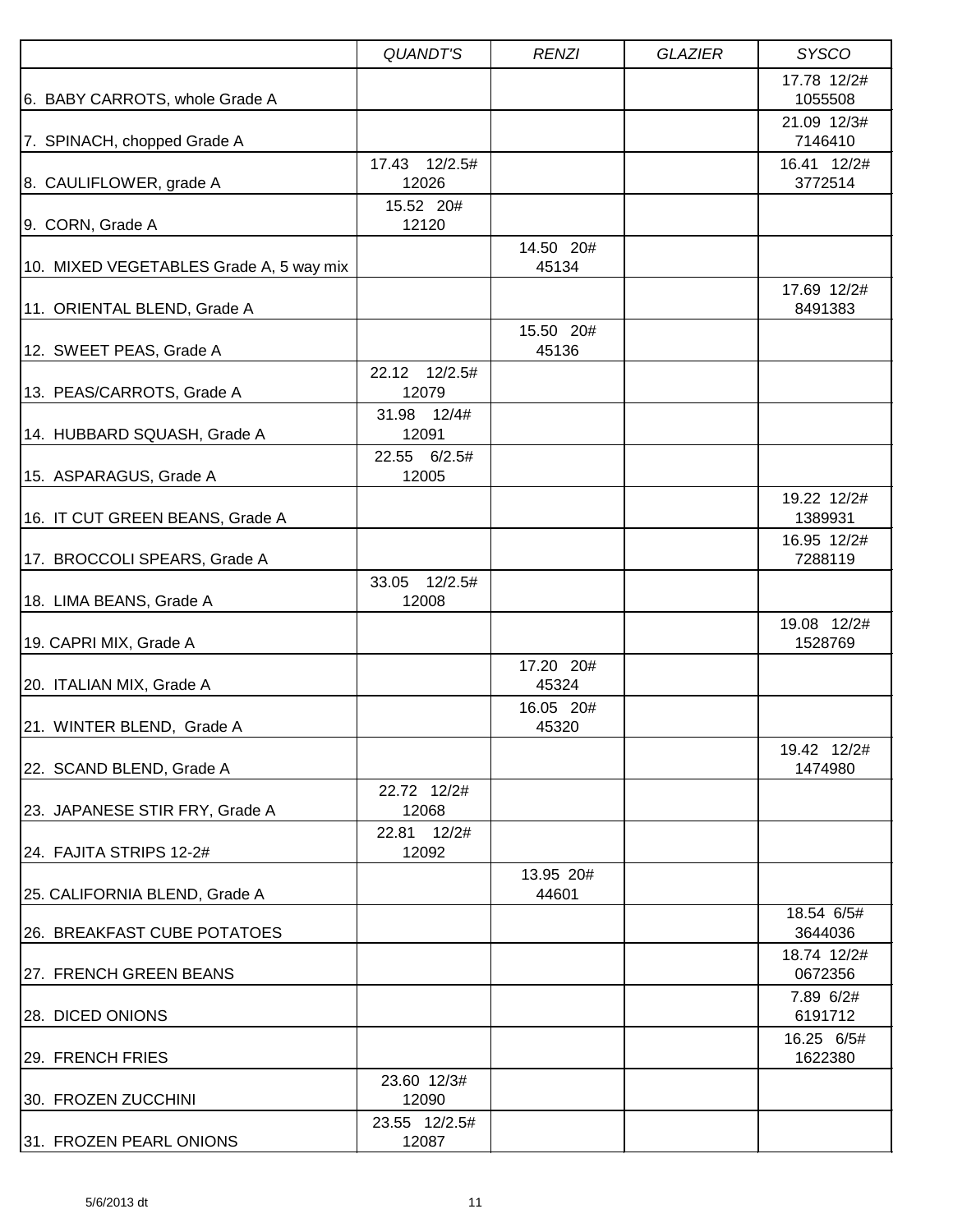|                                                 | <b>QUANDT'S</b>                    | <b>RENZI</b>                                           | <b>GLAZIER</b> | <b>SYSCO</b>                                                                                                                           |
|-------------------------------------------------|------------------------------------|--------------------------------------------------------|----------------|----------------------------------------------------------------------------------------------------------------------------------------|
| 32. FROZEN DICED GREEN PEPPERS                  |                                    |                                                        |                | 19.41 12/2#<br>1876069                                                                                                                 |
| <b>PUDDING</b>                                  |                                    |                                                        |                |                                                                                                                                        |
| 1. REGULAR CHOCOLATE                            | 23.05 6/10#<br>6108                |                                                        |                |                                                                                                                                        |
| 2. REGULAR BUTTERSCOTCH                         | 24.31 6/10#<br>6112                |                                                        |                |                                                                                                                                        |
| 3. REGULAR VANILLA                              | 23.03 6/10#<br>6110                |                                                        |                |                                                                                                                                        |
| 4. REGULAR PISTACHIO                            | 59.24 12/24 oz<br>6055 spec order  |                                                        |                |                                                                                                                                        |
| 5. SUGAR FREE                                   |                                    |                                                        |                | 12/3.5 oz 18.98<br>choc:6798658 / 19.06<br>van:6798637                                                                                 |
| 6. SNACK PACK PUDDINGS                          |                                    |                                                        |                | 48/3.5 oz 15.19<br>butter:6213615 &<br>tapicoa:6051452 /<br>15.13 choc:5661582 &<br>van:5763834<br>48/4 oz 20.43<br>tapioca: 1642362 & |
| 7. DIABETIC SNACK PACK PUDDINGS                 |                                    |                                                        |                | van:2619500 / 21.12<br>choc:2496560                                                                                                    |
| 8. TAPIOCA PUDDING                              | 27.54 6/10#<br>6120<br>24.28 6/10# |                                                        |                |                                                                                                                                        |
| 9. LEMON PUDDING                                | 6114                               |                                                        |                |                                                                                                                                        |
| <b>JELLO</b>                                    |                                    |                                                        |                |                                                                                                                                        |
|                                                 |                                    | 22.25 12/24 oz<br>29205 strawberry /<br>29208 orange / |                |                                                                                                                                        |
| 1. REGULAR                                      |                                    | 29209 lime                                             |                | 23.79 18/2.75 oz                                                                                                                       |
| 2. SUGAR FREE RED                               |                                    |                                                        |                | 7188711<br>23.79 18/2.75 oz                                                                                                            |
| 3. SUGAR FREE CITRUS                            |                                    |                                                        |                | 7188701                                                                                                                                |
| <b>DAIRY</b>                                    |                                    |                                                        |                |                                                                                                                                        |
| 1. MEXICAN SHREDDED CHEESE                      |                                    |                                                        |                | 43.33 4/5#<br>2406189                                                                                                                  |
| 2. CHEESE, EXTRA SHARP, block                   |                                    |                                                        |                | 26.18 2/5#<br>3812971                                                                                                                  |
| 3. CHEESE AMER PROCESSED SLICED                 |                                    |                                                        |                | 40.36 4/5#<br>6697890                                                                                                                  |
| 4. MAYONNAISE                                   |                                    |                                                        |                | 23.94 4/gal<br>4002432                                                                                                                 |
| 5. MARGARINE                                    |                                    | 20.50 30/1#<br>29088                                   |                |                                                                                                                                        |
| 6. MOZZARELLA CHEESE SHREDDED                   | 2.11 lb 4/5#<br>37614              |                                                        |                |                                                                                                                                        |
| 7. PARMESAN CHEESE                              |                                    |                                                        |                | 52.89 4/5#<br>6370571                                                                                                                  |
| 8. PIZZA CRUST, 12x16" rectangular par<br>baked |                                    | 25.20 10/43 oz<br>37807                                |                |                                                                                                                                        |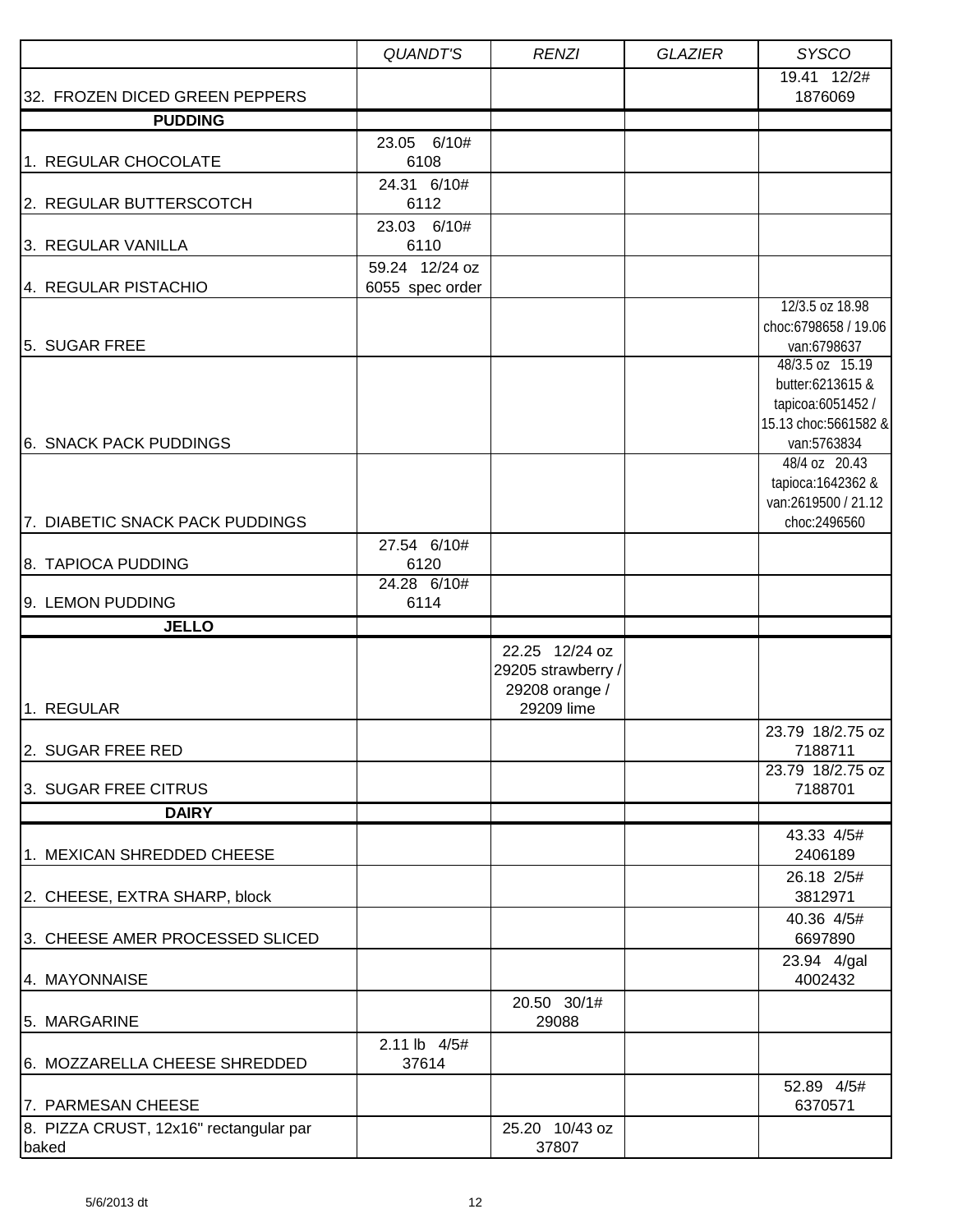|                                                               | <b>QUANDT'S</b>        | <b>RENZI</b>            | <b>GLAZIER</b> | <b>SYSCO</b>                                           |
|---------------------------------------------------------------|------------------------|-------------------------|----------------|--------------------------------------------------------|
| 9. YOGURT: 24/4 oz CONTAINERS PER<br><b>CASE</b>              | 19.73 48/4 oz<br>37925 |                         |                |                                                        |
| 10. LOWFAT COTTAGE CHEESE                                     | 36.63 6/5#<br>37408    |                         |                |                                                        |
| 11. SHREDDED SHARP CHEESE                                     |                        |                         |                | 47.65 4/5#<br>1159946                                  |
| 12. LIQUID BUTTER                                             |                        |                         |                | 27.90 3/gal<br>4577391                                 |
| 13. READY WHIP TOPPING                                        |                        |                         |                | 44.13 12/32 oz<br>7500570                              |
| 14. PC MARGARINE cups                                         |                        |                         |                | 14.11 900/5 gm<br>6631123                              |
| 15. PC BUTTER cups                                            |                        |                         |                | 20.91 720/5 gm<br>8415242                              |
| 16. 1% COTTAGE CHEESE                                         | 36.63 6/5#<br>37408    |                         |                |                                                        |
| 17. SOUR CREAM                                                | 28.22 6/5#<br>10315    |                         |                |                                                        |
| 18. LIGHT YOGURT - assorted flavors                           |                        |                         |                | 17.79 48/4 oz<br>7849706 strawberry /<br>blu raspberry |
| 19. CHEESE, SWISS                                             | 73.61 6/5#<br>37342    |                         |                |                                                        |
| <b>COOKIES &amp; CRACKERS</b>                                 |                        |                         |                |                                                        |
| 1. GRAHAM CRACKERS, individual packages                       |                        |                         |                | 14.05 200/2ct<br>3156015                               |
| 2. SALTINES UNSALTED TOPS, individual<br>packages             |                        | 16.05 500/2 ct<br>73312 |                |                                                        |
| 3. SALTINE - KRISPY - individual pkgs                         |                        |                         |                | 7.16 500/2 pk<br>4204996                               |
| 4. FIG NEWTONS/indivudual pkgs.                               |                        |                         |                | 36.34 120/1 oz<br>4220554                              |
| 15. FIG NEWTONS  #1                                           |                        |                         |                |                                                        |
| 6. SUGAR COOKIES frozen ready to bake<br>dough                |                        | 31.50 240/1 oz<br>37439 |                |                                                        |
| 7. PEANUT BUTTER COOKIES ready to bake<br>frozen dough        |                        |                         |                | 39.78 216/1.5 oz<br>7220346                            |
| 8. CHOCOLATE CHIP COOKIES frozen ready<br>to bake dough       |                        | 34.95 240/1 oz<br>37436 |                |                                                        |
| 9. LORNA DOONE COOKIE                                         |                        |                         |                | 31.18 120/1 oz<br>4125852                              |
| 10. SUGAR FREE COOKIE: Lemon                                  | 41.92 120/3 ct<br>7808 |                         |                |                                                        |
| SUGAR FREE COOKIE: Chocolate                                  | 44.90 120/3 ct<br>7800 |                         |                |                                                        |
| SUGAR FREE COOKIE: Short Bread                                |                        |                         |                | 38.48 120/8 ct<br>3294980                              |
| 11. WHITE CHIP MACADAMIAN NUT - frozen<br>ready to bake dough |                        |                         |                | 44.34 213/1.5 oz<br>7220684                            |
| <b>MISC</b>                                                   |                        |                         |                |                                                        |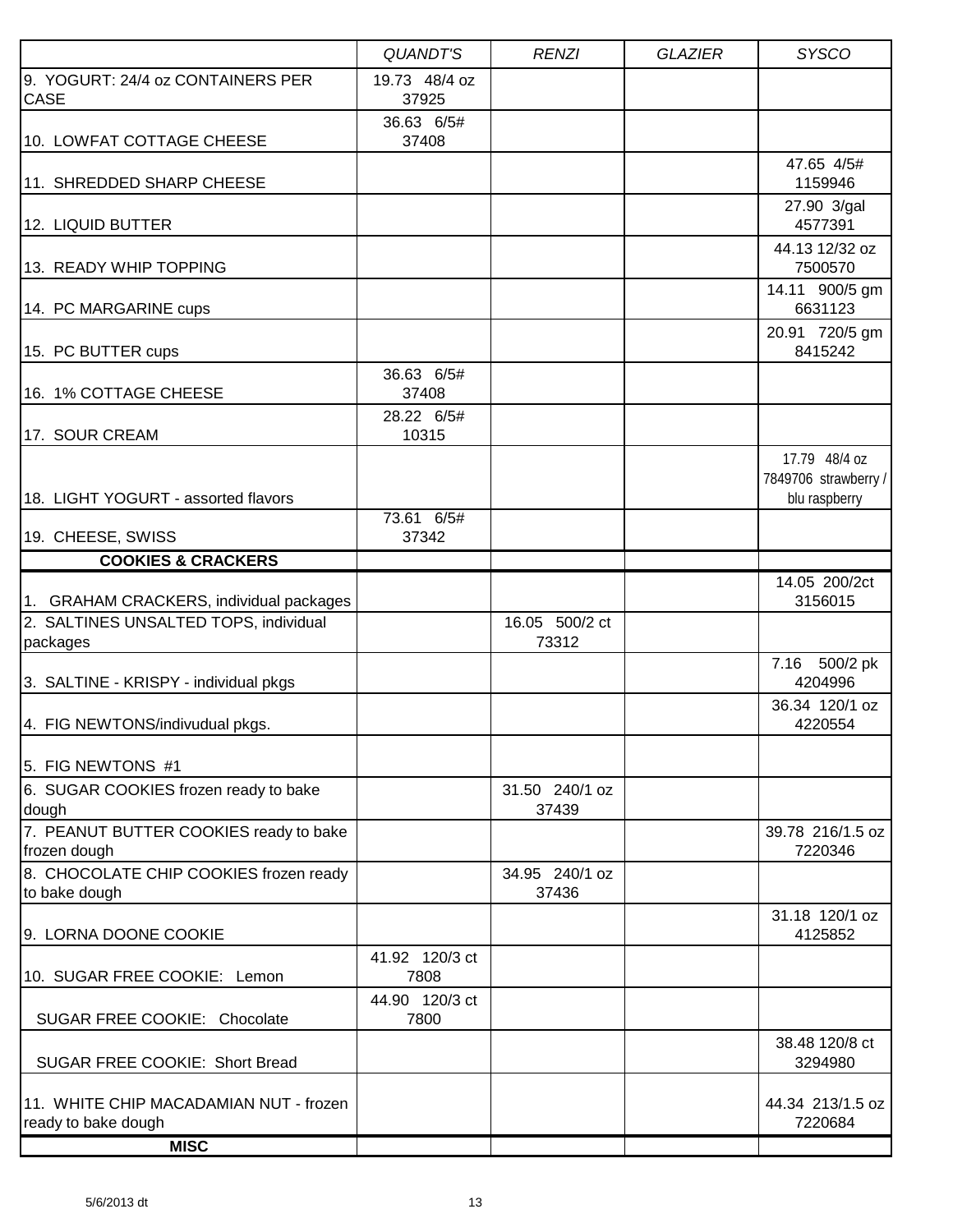|                                             | QUANDT'S                            | <b>RENZI</b> | <b>GLAZIER</b> | <b>SYSCO</b>                                                                                                  |
|---------------------------------------------|-------------------------------------|--------------|----------------|---------------------------------------------------------------------------------------------------------------|
| 1. FROZEN FRENCH TOAST                      |                                     |              |                | 17.23 144/1.5 oz<br>3580487                                                                                   |
| 2. FROZEN WAFFLES                           |                                     |              |                | 11.52 144/.83 oz<br>3788908                                                                                   |
| 3. FROZEN PANCAKES                          |                                     |              |                | 9.51 144/1.2 oz<br>0669200                                                                                    |
| 4. READY MADE BISCUITS 3"                   |                                     |              |                | 24.96 120/2 oz<br>5622873                                                                                     |
| 5. READY MADE BISCUITS 2"                   |                                     |              |                | 25.13 175/1 oz<br>5655097                                                                                     |
|                                             |                                     |              |                | 13.14 6" 24/12 ct<br>2385748 / 16.23 8.25"<br>20/12 ct 2385763 /<br>22.91 10" 16/12 ct<br>2385771 / 28.64 12" |
| <b>6. TORTILLA SHELLS</b>                   |                                     |              |                | 12/12 ct 7327844                                                                                              |
| 7. SPRAY COATING (pan)                      |                                     |              |                | 11.32 6/17 oz<br>4135380                                                                                      |
| 8. SUGAR FREE HOT CHOCOLATE -<br>individual | 19.70 6/25 ct<br>5126               |              |                |                                                                                                               |
| 9. PC SUGAR FREE PANCAKE SYRUP              |                                     |              |                | 14.31 100/1 oz<br>5932280                                                                                     |
| 10. PC PANCAKE SYRUP                        |                                     |              |                | 7.28 100/1.5 oz<br>8435273                                                                                    |
| 11. PC HALF & HALF                          |                                     |              |                | 9.31 400/3/8 oz<br>7459068                                                                                    |
| 12. PC PEANUT BUTTER                        |                                     |              |                | 44.08 200/.75 oz<br>8435638                                                                                   |
| 13. PC JELLY - regular                      |                                     |              |                | 13.95 400/10 gm<br>4326013                                                                                    |
| 14. PC JELLY - diet                         |                                     |              |                | 15.06 200/12 gm<br>9778614                                                                                    |
| 15. KETCHUP - small bottle                  |                                     |              |                | 23.96 36/14 oz<br>4560934                                                                                     |
| 16. MUSTARD - small bottle                  |                                     |              |                | 14.58 12/12 oz<br>4736070                                                                                     |
| 17. 14 - 16 oz COFFEE                       |                                     |              |                | 60.06 18/14 oz<br>6957799                                                                                     |
| 18. 14 - 16 oz DECAF COFFEE                 |                                     |              |                | 67.70 18/14 oz<br>6958045                                                                                     |
| 19. PC SALT SUBSTITUTE                      | 17.47 2000 4665<br>12.65 100/.75 oz |              |                |                                                                                                               |
| 20. PC CREAM CHEESE                         | 37351                               |              |                |                                                                                                               |
| 21. GREEN BEANS                             | 18.54 6/10 #<br>1224                |              |                |                                                                                                               |
| 22. WAX BEANS                               |                                     |              |                | 20.56 6/10#<br>4935854                                                                                        |
| 23. KIDNEY BEANS                            | 20.75 6/10#<br>1168                 |              |                |                                                                                                               |
| 24. BAKED BEANS (Gramma Brown)              |                                     |              |                | 39.81 6/10#<br>5123724                                                                                        |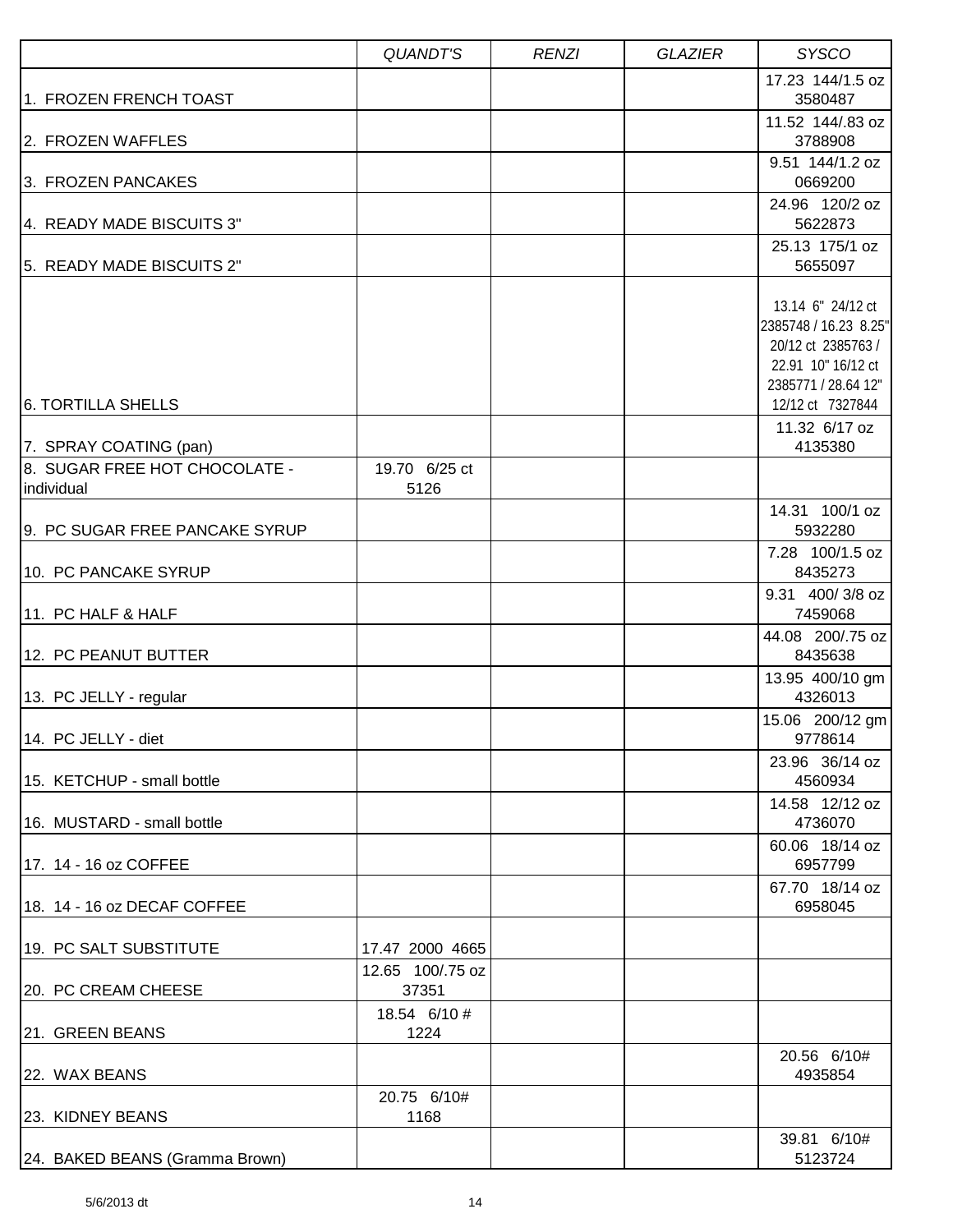|                                                      | <b>QUANDT'S</b>           | <b>RENZI</b> | <b>GLAZIER</b>         | <b>SYSCO</b>                                           |
|------------------------------------------------------|---------------------------|--------------|------------------------|--------------------------------------------------------|
| 25. SUGAR FREE PUDDING - Individual ready<br>to make |                           |              |                        | 12/3.5 oz 18.98<br>choc 6798658 / 19.06<br>van 6798637 |
| 26. SUGAR FREE JELLO - Individual ready to<br>make   |                           |              |                        | 23.79 18/2.75 oz<br>7188711                            |
| 27. PC SALAD DRESSING (Italian LF)                   | 7.33 60/1.5 oz<br>8188 FF |              |                        |                                                        |
| 28. DIET CRANBERRY SAUCE                             |                           |              |                        |                                                        |
| 29. BOLOGNA - Wunderbar or equal                     |                           |              |                        | 1.79 lb 2/10.75#<br>0194308                            |
| 30. POTATO CHIP - regular 1 oz                       | 10.69 60/1 oz<br>9425     |              |                        |                                                        |
| 31. POTATO CHIP - BBQ - 1 oz                         |                           |              |                        | 16.16 72/1 oz<br>0023705                               |
| 32. POTATO CHIP - Sour Cream & Onion - 1<br>0Z       |                           |              |                        | 16.16 72/1 oz<br>0023747                               |
| 33. TORTILLA CHIPS - 16 oz                           |                           |              |                        | 13.22 8/16 oz<br>7346071                               |
| 34. STRAWBERRY PRESERVES - 4#                        |                           |              |                        | 34.55 6/4#<br>4184628                                  |
| 35. GRAPE JELLY - #10                                | 27.55 6/4#<br>4040        |              |                        |                                                        |
| 36. KOSHER MEALS - Pre-Packaged - Variety            |                           |              |                        |                                                        |
| <b>MILK</b>                                          |                           |              |                        |                                                        |
| 1) WHOLE MILK - Gallon                               |                           |              | 15.06 4/gal<br>01001   |                                                        |
| 2) WHOLE MILK - 1/2 Gallon                           |                           |              | 17.69 9/.5 gal<br>1290 |                                                        |
| 3) WHOLE MILK - 8 oz                                 |                           |              | 12.75 50/8 oz<br>1962  |                                                        |
| 4) SKIM MILK - 1/2 Gallon                            |                           |              | 15.61 9/.5 gal<br>3700 |                                                        |
| 5) SKIM MILK - 8 oz                                  |                           |              | 11.48 50/8 oz<br>3962  |                                                        |
| 6) 1% MILK - 1/2 Gallon                              |                           |              | 15.90 9/.5 gal<br>4029 |                                                        |
| 7) 1% MILK - 8 oz                                    |                           |              | 12.08 50/8 oz<br>4962  |                                                        |
| 8) FAT FREE MILK - CHOCOLATE - 8 oz                  |                           |              | 11.90 50/8 oz<br>3962  |                                                        |
| 9) LACTATE FAT FREE - 8 oz                           |                           |              |                        |                                                        |
| 10) HALF & HALF - qt                                 |                           |              |                        |                                                        |
| 11) EGG NOG - Seasonal - qt                          |                           |              |                        |                                                        |
| MILK TOTAL (1 - 11)                                  |                           |              |                        |                                                        |
|                                                      |                           |              |                        |                                                        |